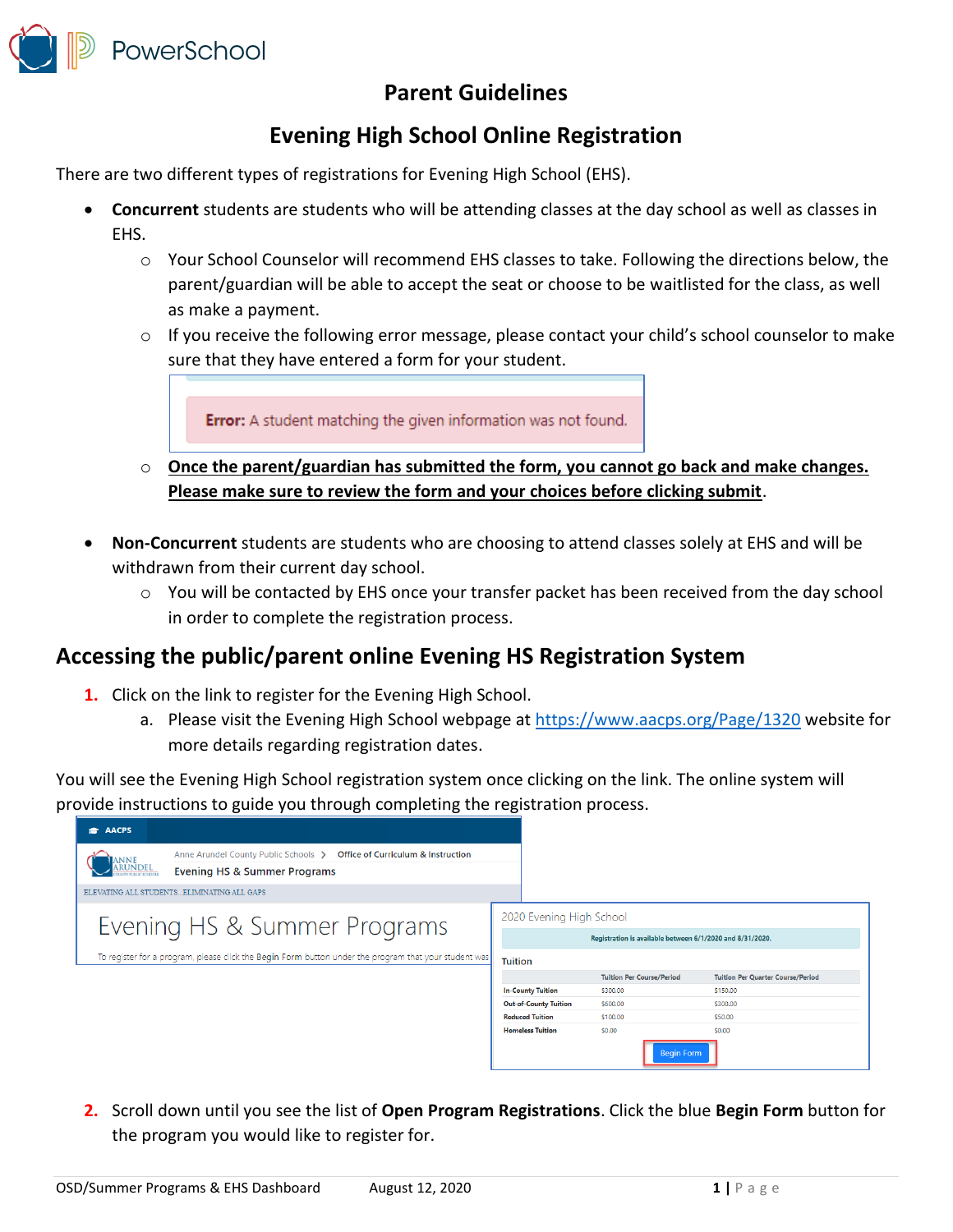

- a. If you do not see Evening High School, please contact the Evening High School Campus your student is wishing to attend for further assistance.
- **3.** You will need to enter your student's **Student ID** and **Date of Birth** then click **Submit**. Please verify that you have the correct student.

| Term              | 2020 Summer School                    |
|-------------------|---------------------------------------|
| <b>Student Id</b> | T00011                                |
|                   | The student's 6-digit AACPS identific |
| <b>Birthday</b>   | ≐<br>07/09/1986                       |
|                   | MM/DD/YYYY                            |



- a. If you receive the following message, "A student matching the given information was not found", please contact **your student's counselor**.
	- i. Either the counselor has not created a record for your student or
	- ii. The information that you entered does not match what the school has in the system
		- 1. If information is updated in PowerSchool, there is a 24 hour turn around before you would be able to submit.
- **4.** You will now see the classes that have been recommended for your student and the campuses for which they are available. At the bottom you will be able to select which campus you would like to attend for Monday/Wednesday and/or Tuesday/Thursday. Click **Submit**.

| <b>Campus Selection</b>                                |                                |                  |
|--------------------------------------------------------|--------------------------------|------------------|
| Please select the campus(es) you would like to attend. |                                |                  |
| <b>Campus Monday/Wednesday</b>                         | <b>Campus Tuesday/Thursday</b> |                  |
|                                                        | $\checkmark$                   | $\checkmark$     |
|                                                        |                                | Submit<br>Cancel |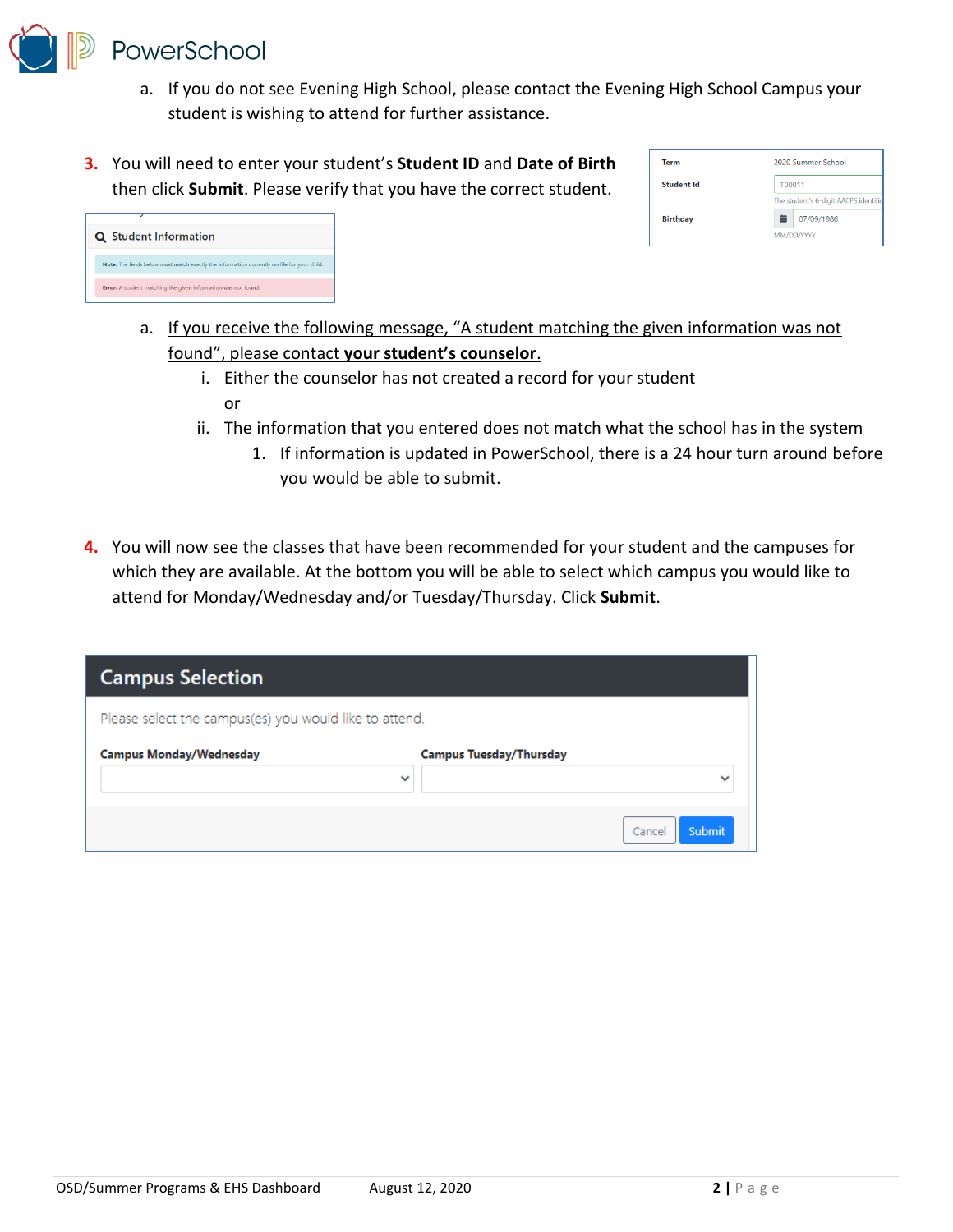

**5. Verify** each line under the **Parent/Guardian Information** section by choosing **Update** or **Accurate**. If you select update, you will have the ability to enter updated information for each field listed.

| Parent/Guardian Information<br>↑                                                                                                                                                                                                                          |                                            |                                        |                   |                                                                            |                                                      |  |  |  |
|-----------------------------------------------------------------------------------------------------------------------------------------------------------------------------------------------------------------------------------------------------------|--------------------------------------------|----------------------------------------|-------------------|----------------------------------------------------------------------------|------------------------------------------------------|--|--|--|
| Below is the primary contact listed in the student information system, based on the data received from the Emergency Card Verification report. If you would like to change the primary<br>contact for 2020 Summer School, please make your changes below. |                                            |                                        |                   |                                                                            |                                                      |  |  |  |
| These updates are ONLY being made for 2020 Summer School and will NOT be reflected in the official student information system.                                                                                                                            |                                            |                                        |                   |                                                                            |                                                      |  |  |  |
| <b>First Name</b><br><b>Last Name</b><br>○ Update ● Accurate<br>Fr**<br>Ro <sup>ss</sup>                                                                                                                                                                  |                                            |                                        |                   |                                                                            |                                                      |  |  |  |
| ● Update ○ Accurate                                                                                                                                                                                                                                       | <b>Street Line 1</b><br>123 Metersteen     | <b>Street Line 2</b>                   |                   | City<br><b>State</b><br><b>Zip Code</b><br>ANSASSAS<br>$21***$<br>Maryland |                                                      |  |  |  |
|                                                                                                                                                                                                                                                           | <b>Street Line 1</b><br>789 Main Street    | <b>Street Line 2</b><br>✓<br>Optional. | City<br>Annapolis | State<br><b>MD</b>                                                         | <b>Zip Code</b><br>21409<br>✓<br>300006.30006-300006 |  |  |  |
| Update C Accurate                                                                                                                                                                                                                                         | <b>Email Address</b><br>Samprassussasse    |                                        |                   |                                                                            |                                                      |  |  |  |
| Update C Accurate                                                                                                                                                                                                                                         | <b>Home Phone Number</b><br>(***) ***-7890 |                                        |                   |                                                                            |                                                      |  |  |  |

- **6.** You will then see the classes that your student was recommend for and what periods they are offered in the **Class Availability** section.
- **7.** In the **Class Selection** section, parents will use the period dropdowns to select the class they would like the student to attend.
	- a. All FOUR periods will need to either have a course or No Selection chosen in order to complete the registration.
	- b. If you have chosen to only attend on M/W or T/TH then you only see four dropdowns. If you have chosen both M/W and T/TH then you will see eight dropdowns.
	- c. NOTE: only classes that were recommended and still have seats open, will appear under the period that they are available. Once a class is full, you will contact the campus that you wish to take the course at.
	- d. Classes are only offered as specific times at specific campuses, think of this as building your actual schedule for EHS.

| <b>Class Selection</b><br>ピ |                                                                                                                                                           |                                                |  |  |  |
|-----------------------------|-----------------------------------------------------------------------------------------------------------------------------------------------------------|------------------------------------------------|--|--|--|
| select duplicate classes.   | Please select what classes you would like to attend below. If you do not want to attend a class during an available period, select 'No Selection'. Do not |                                                |  |  |  |
| Period                      | South River Evening High School Monday/Wednesday                                                                                                          | Annapolis Evening High School Tuesday/Thursday |  |  |  |
| Period <sub>1</sub>         | Algebra 2 S2<br>$\sqrt{2}$                                                                                                                                | English 9 S1                                   |  |  |  |
| Period 2                    | $\checkmark$<br>No Selection                                                                                                                              | No Selection                                   |  |  |  |
| Period 3                    | $\checkmark$<br>No Selection                                                                                                                              | No Selection<br>$\sqrt{}$                      |  |  |  |
| Period 4                    | $\sqrt{2}$<br>No Selection                                                                                                                                | No Selection                                   |  |  |  |

**8.** It is **optional** to upload **Parent/Guardian Proof of Identity**.